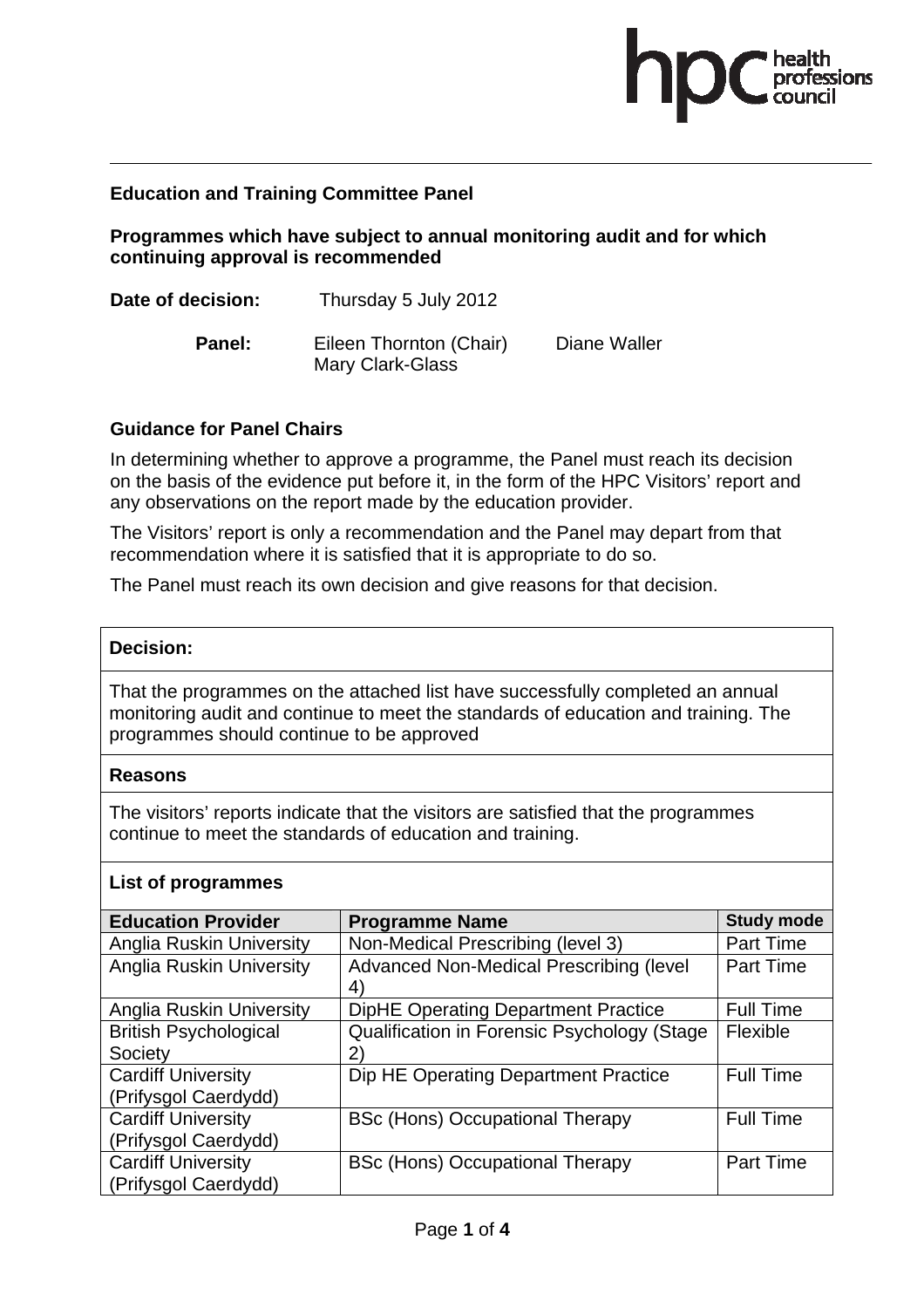| <b>Cardiff University</b>   | BSc (Hons) Radiotherapy and Oncology            | <b>Full Time</b> |
|-----------------------------|-------------------------------------------------|------------------|
| (Prifysgol Caerdydd)        |                                                 |                  |
| <b>Cardiff University</b>   | BSc (Hons) Diagnostic Radiography and           | <b>Full Time</b> |
| (Prifysgol Caerdydd)        | Imaging                                         |                  |
| <b>City University</b>      | Professional Doctorate in Counselling           | <b>Full Time</b> |
|                             | Psychology                                      |                  |
| <b>City University</b>      | Independent/Supplementary Prescribing           | Part Time        |
| <b>Edge Hill University</b> | <b>BSc (Hons) Operating Department Practice</b> | <b>Full Time</b> |
| <b>Edge Hill University</b> | Dip HE Operating Department Practice            | <b>Full Time</b> |
| <b>Edge Hill University</b> | <b>Non-Medical Prescribing</b>                  | <b>Part Time</b> |
| <b>Edge Hill University</b> | Diploma of Higher Education Paramedic           | <b>Full Time</b> |
|                             | Practice                                        |                  |
| <b>Edinburgh Napier</b>     | Independent and Supplementary                   | <b>Part Time</b> |
| <b>University</b>           | Prescribing for Nurses, Midwives and Allied     |                  |
|                             | <b>Health Professionals</b>                     |                  |
| <b>Glasgow Caledonian</b>   | <b>BSc (Hons) in Occupational Therapy</b>       | <b>Full Time</b> |
| <b>University</b>           | (Ageing and Well-being)                         |                  |
| Glasgow Caledonian          | <b>BSc (Hons) in Occupational Therapy</b>       | <b>Full Time</b> |
| <b>University</b>           | (Psychosocial Interventions)                    |                  |
| Glasgow Caledonian          | BSc (Hons) in Occupational Therapy (Work        | <b>Full Time</b> |
| <b>University</b>           | Practice)                                       |                  |
| Glasgow Caledonian          | <b>BSc (Hons) Occupational Therapy</b>          | <b>Full Time</b> |
| University                  |                                                 |                  |
| Glasgow Caledonian          | <b>BSc (Hons) Occupational Therapy with</b>     | <b>Full Time</b> |
| University                  | Psychology                                      |                  |
| Glasgow Caledonian          | <b>MSc Occupational Therapy (Pre-</b>           | <b>Full Time</b> |
| University                  | registration)                                   |                  |
| Glasgow Caledonian          | MSc Physiotherapy (Pre-registration)            | <b>Full Time</b> |
| <b>University</b>           |                                                 |                  |
| Glasgow Caledonian          | <b>BSc (Hons) Applied Biomedical Science</b>    | <b>Full Time</b> |
| <b>University</b>           |                                                 |                  |
| Glasgow Caledonian          | <b>MSc Dietetics</b>                            | <b>Full Time</b> |
| <b>University</b>           |                                                 |                  |
| Glasgow Caledonian          | <b>MSc Dietetics</b>                            | <b>Part Time</b> |
| <b>University</b>           |                                                 |                  |
| Glasgow Caledonian          | Pg Dip Dietetics (Pre-Registration)             | <b>Full Time</b> |
| University                  |                                                 |                  |
| Glasgow Caledonian          | <b>DipHE Operating Department Practice</b>      | <b>Full Time</b> |
| <b>University</b>           |                                                 |                  |
| Glasgow Caledonian          | <b>BSc (Hons) Podiatry</b>                      | <b>Full Time</b> |
| <b>University</b>           |                                                 |                  |
| Glasgow Caledonian          | Non-Medical Prescribing (SCQF Level 9)          | Part Time        |
| University                  |                                                 |                  |
| Glasgow Caledonian          | Non-Medical Prescribing (SCQF Level 10)         | <b>Part Time</b> |
| <b>University</b>           |                                                 |                  |
| Glasgow Caledonian          | Non-Medical Prescribing (SCQF Level 11)         | <b>Part Time</b> |
| <b>University</b>           |                                                 |                  |
| <b>Glyndwr University</b>   | <b>BSc (Hons) Occupational Therapy</b>          | Part Time        |
| <b>Keele University</b>     | <b>BSc (Hons) Physiotherapy</b>                 | <b>Full Time</b> |
|                             |                                                 |                  |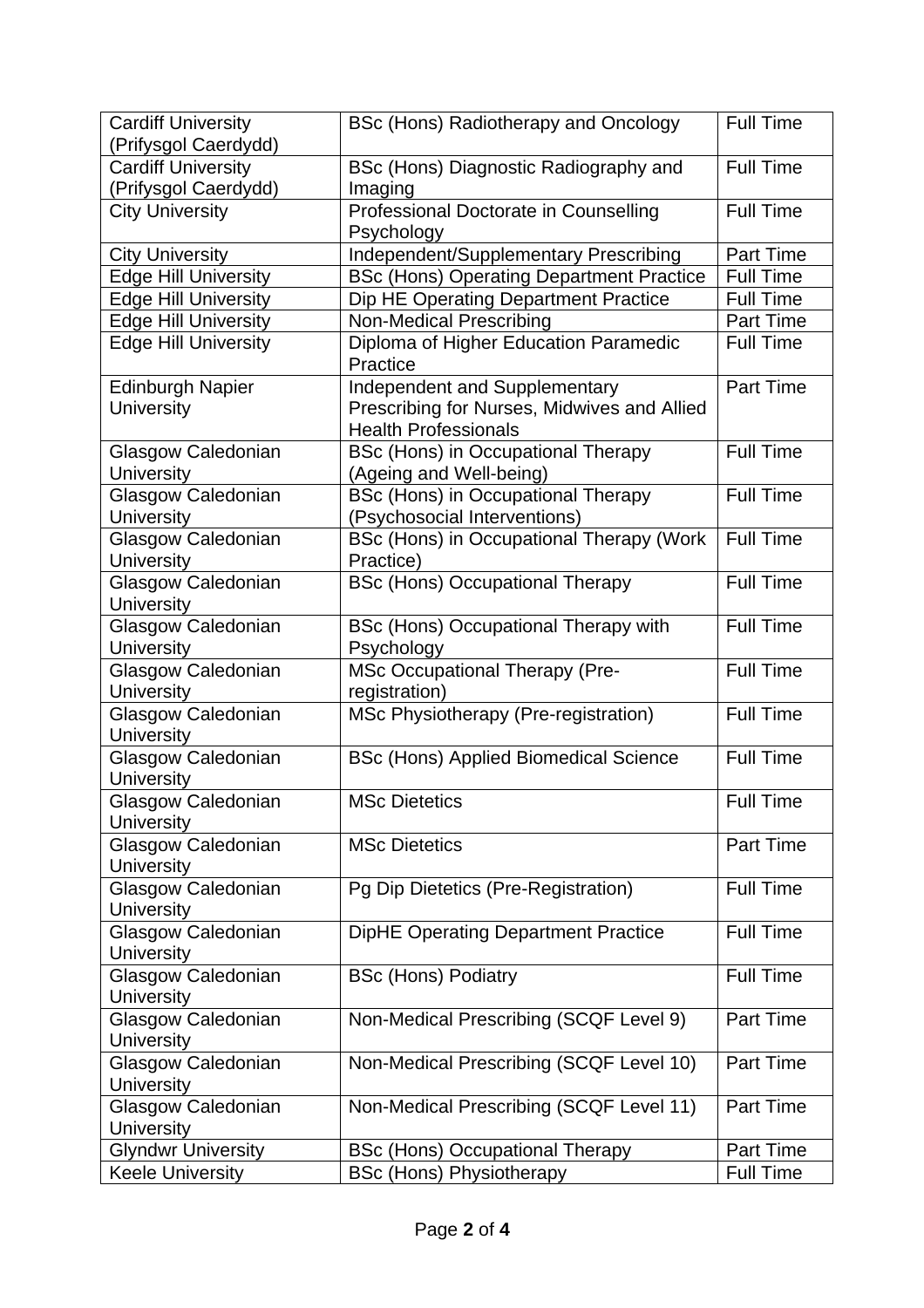| Queen Margaret              | <b>BSc (Hons) Diagnostic Radiography</b>      | <b>Full Time</b> |
|-----------------------------|-----------------------------------------------|------------------|
| <b>University</b>           |                                               |                  |
| Queen Margaret              | MSc Occupational Therapy (Pre-                | <b>Full Time</b> |
| <b>University</b>           | registration)                                 |                  |
| Queen Margaret              | Pg Dip Occupational Therapy                   | <b>Full Time</b> |
| <b>University</b>           |                                               |                  |
| <b>Sheffield Hallam</b>     | <b>BSc (Hons) Occupational Therapy</b>        | <b>Full Time</b> |
| <b>University</b>           |                                               |                  |
| <b>Sheffield Hallam</b>     | Diploma of Higher Education Operating         | <b>Full Time</b> |
| <b>University</b>           | <b>Department Practice</b>                    |                  |
| <b>Sheffield Hallam</b>     | <b>BSc (Hons) Physiotherapy</b>               | <b>Full Time</b> |
| <b>University</b>           |                                               |                  |
| <b>Sheffield Hallam</b>     | <b>BSc (Hons) Diagnostic Radiography</b>      | <b>Full Time</b> |
| <b>University</b>           |                                               |                  |
| <b>Teesside University</b>  | <b>DipHE Operating Department Practice</b>    | <b>Full Time</b> |
| <b>Teesside University</b>  | <b>BSc (Hons) Occupational Therapy</b>        | <b>Full Time</b> |
| <b>Teesside University</b>  | <b>MSc Occupational Therapy (Pre-</b>         | <b>Full Time</b> |
|                             | registration)                                 |                  |
| <b>Teesside University</b>  | Pg Dip Occupational Therapy (Pre-             | <b>Full Time</b> |
|                             | registration)                                 |                  |
| <b>Teesside University</b>  | <b>BSc (Hons) Physiotherapy</b>               | Full Time        |
| <b>Teesside University</b>  | <b>BSc (Hons) Diagnostic Radiography</b>      | Full Time        |
| <b>Teesside University</b>  | MSc Diagnostic Radiography (Pre-              | <b>Full Time</b> |
|                             | registration)                                 |                  |
| Teesside University         | Pg Dip Diagnostic Radiography (Pre-           | <b>Full Time</b> |
|                             | registration)                                 |                  |
| <b>Teesside University</b>  | <b>Foundation Degree Paramedic Science</b>    | Full Time        |
| The University of Bolton    | Non-Medical Prescribing (HE6)                 | <b>Part Time</b> |
| The University of Bolton    | Non-Medical Prescribing (HE7)                 | <b>Part Time</b> |
| The University of           | <b>BSc (Hons) Occupational Therapy</b>        | <b>Full Time</b> |
| Northampton                 |                                               |                  |
| The University of           | <b>BSc (Hons) Occupational Therapy</b>        | Part Time        |
| Northampton                 |                                               |                  |
| <b>University of Dundee</b> | Non-Medical Prescribing (SCQF 11)             | <b>Part Time</b> |
| University of Dundee        | Non-Medical Prescribing (SCQF 9)              | Part Time        |
| <b>University of Essex</b>  | <b>BSc (Hons) Occupational Therapy</b>        | <b>Full Time</b> |
|                             |                                               | Accelerated      |
| University of Essex         | <b>BSc (Hons) Occupational Therapy</b>        | <b>Part Time</b> |
| University of Essex         | <b>BSc (Hons) Physiotherapy</b>               | <b>Part Time</b> |
| <b>University of Essex</b>  | MSc Physiotherapy (pre registration)          | <b>Full Time</b> |
| University of Essex         | MSc Speech and Language Therapy (pre          | <b>Full Time</b> |
|                             | registration)                                 | Accelerated      |
| University of Strathclyde   | BSc (Hons) Speech and Language                | <b>Full Time</b> |
|                             | Pathology                                     |                  |
| University of Ulster        | Postgraduate Certificate in Prescribing for   | <b>Part Time</b> |
|                             | <b>Allied Health Professionals</b>            |                  |
| <b>University of Ulster</b> | BSc (Hons) Biomedical Science with DPP        | <b>Full Time</b> |
|                             | (Pathology)                                   |                  |
| University of Westminster   | <b>BSc (Hons) Applied Biomedical Sciences</b> | Part Time        |